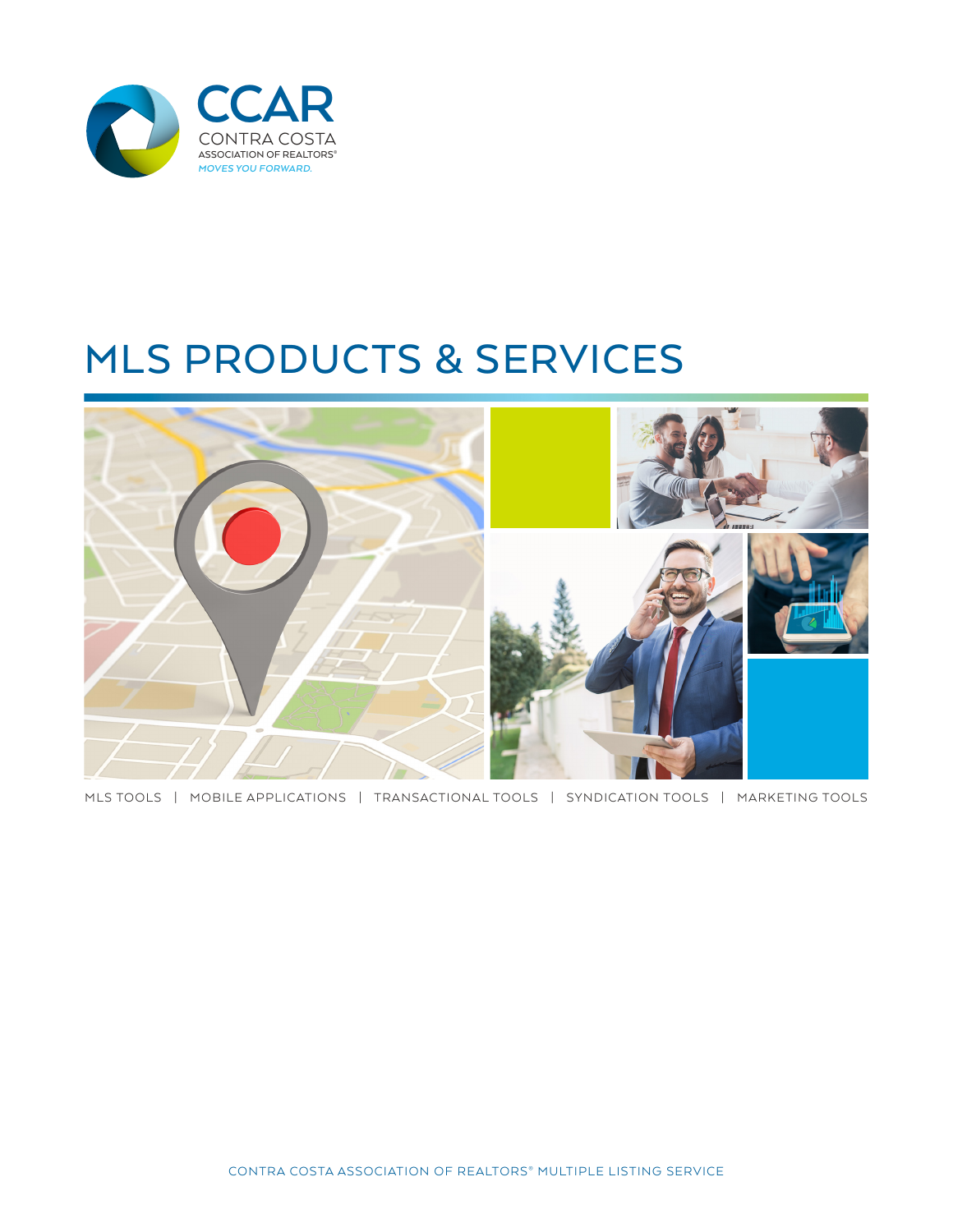# Corefact

Corefact is a powerful direct marketing/farming system combining both online and offline components that enable members to easily capture Seller leads and develop customized marketing campaigns using digital tools, flyers, email, post cards, note cards, and unique printed materials. | https://ccartoday.com/marketing-tools |

# Homebot

Homebot client engagement system is an automated service that uses the latest data to help homeowners build equity and improve the homeownership experience. | https://homebot.ai |

#### Homes Open Today

Homes Open Today (HOT) is CCAR's open home marketing platform and is the most complete source for open homes in the greater East Bay area. HOT shows the number of open homes in a given area and allows buyers to drill down to individual homes through one or multiple localities, then contact listing agents directly.

| www.homesopentoday.com |

#### IDX Center

Internet Data Exchange, also known as Broker Reciprocity, is an online property search and marketing tool that automatically feeds MLS listing data into member websites, making it easier for members to market their listings and easier for consumers to search and find their ideal homes. Members may select from any one of a variety of CCARapproved IDX vendors.

| https://ccartoday.com/mls-resources-information/idx-center |

# LionDesk

LionDesk is a simple integrated CRM enabling you to manage transactions and documents as well as tasks and calendaring, lead importing, email tracking and marketing, team sharing, deal and pipeline management, video, and much more.

| https://ccartoday.com/liondesk |

# Placester

Placester provides members with a single, user-friendly, online platform for marketing, relationship management and business development. It features IDX listing integration capability, customizable templates, advanced lead capture, dynamic map search, valuation tools, and desktop/mobile marketing and email tools. | https://placester.com/ |

#### RateMyAgent

Demonstrate your experience and sales ability with RateMyAgent. Claim your profile, report your results and request reviews from your clients. | https://ccartoday.com/ratemyagent |

#### ShowingTime

ShowingTime is a full-featured online showing scheduling application. Quickly schedule showing appointments, confirm appointments for your listings, provide/receive feedback, and the option to grant sellers access to see schedules and feedback. |<https://ccartoday.com/showingtime> |

# **SmartStats**

SmartStats is an exclusive member tool that provides instant analyses and reporting of any local market accessible via the CCAR MLS. Statistical data is searchable by MLS#, full address, zip code, county, MLS area, price and property type, and can be viewed in both quantitative and graphic formats. Comprehensive statistical reports are easily created using the built-in Generate Report tool.

| https://ccartoday.com/marketing-tools |

#### StreetURLs.com

CCAR's StreetURLs automatically generates individual websites for each listing submitted to the MLS. Listings are indexed by Google and other search engines, making them easily accessible and searchable. Each individual website features accurate, real-time property details, photos, and market information. | http://streeturls.com |

# Virtual Tour Cafe

Virtual Tour Cafe is an online DIY service that gives you the power to easily create virtual tours, print flyers and videos, along with professional photos and 3D walk-through home tours. | https://virtualtourcafe.com/ |

#### Wise Agent

Wise Agent is a simple, smart, and affordable real estate CRM platform combining contact management, lead automation, transaction management, and real estate marketing software. | https://wiseagent.com/contracosta |

# TRANSACTIONAL TOOLS

# Clozio

Clozio is a productivity tool that keeps track of every task from prelisting to close, while providing transparency to your clients and team. For an additional fee, agents can also rely on concierge support to manage execution services.

| https://ccartoday.com/clozio |

# Glide Forms

Glide Forms automates the entire forms process and enables users and their clients to complete disclosure forms securely online using a step-by-step wizard tool that saves time, ensures accuracy and integrates directly with existing zipLogix® accounts. | https://glide.com/forms |

#### HomeLight Listing Management

HomeLight Listing Management *(formerly Disclosures.io)* allows CCAR MLS users to link disclosure packages to listings in Paragon as well as request access to disclosure packages from other listings. Agents cam share supplemental documents, monitor activity, and manage offers – all in one place.|<https://disclosures.io> |

#### **RatePlug**

RatePlug connects your trusted mortgage originators to your MLS listings and enables you to co-market your services and provide home buyers with direct access to home financing options customized to each listing. | https://rateplug.com |

### RentSpree

RentSpree is a centralized platform for gathering rental applications. Input email addresses or send a customized link to applicants to receive a comprehensive report including credit report and score, eviction history, and a criminal background check: no paperwork, no scanning or faxing. | https://www.rentspree.com/partner/ccar |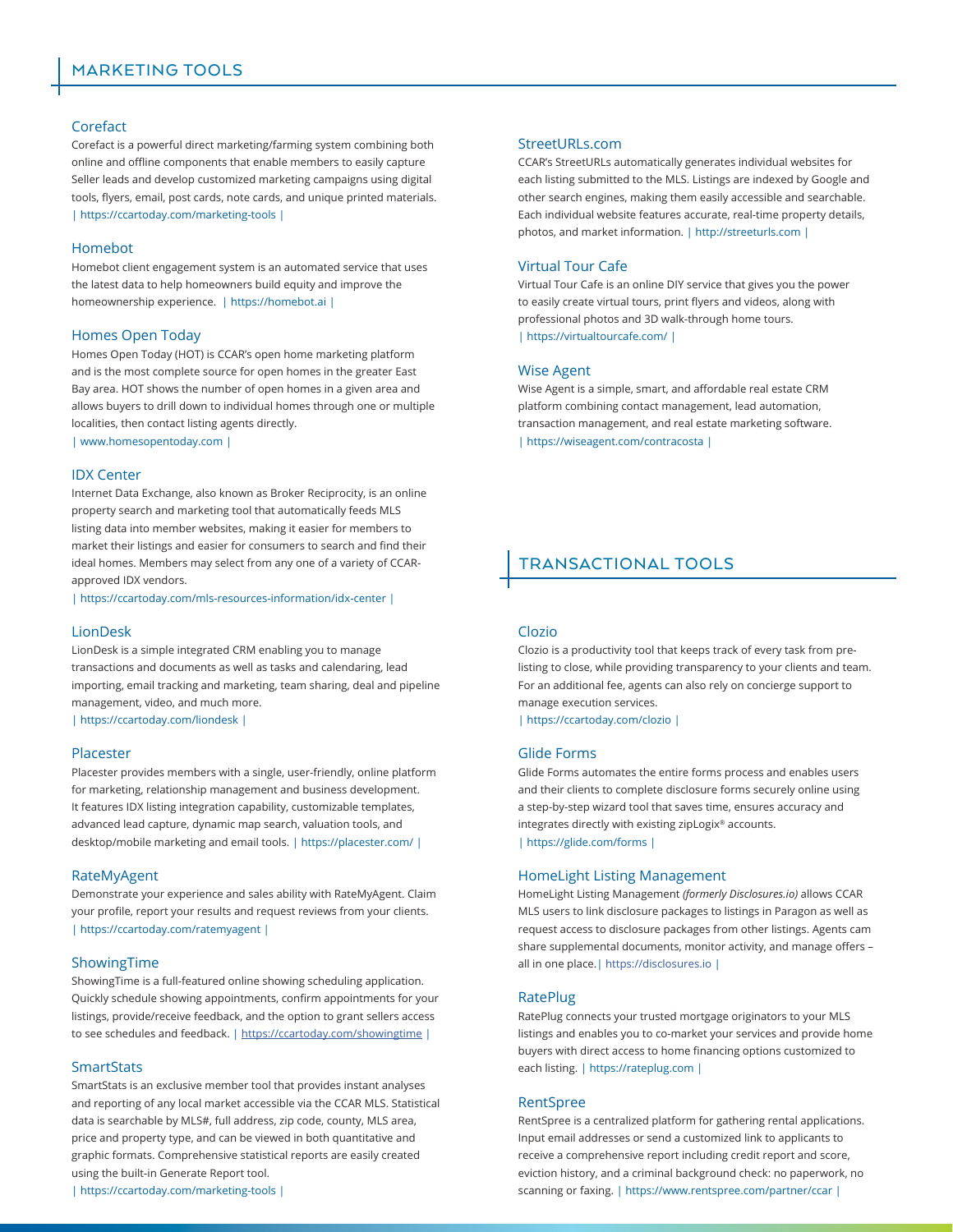# Area Demographics

CCAR provides members with a robust set of demographic reports directly from the Association website. Search by address and access population, housing, economic and environmental information, along with maps, quality of life ratings and local school data.

| https://ccartoday.com/mls-resources-information |

# Clareity SafeMLS

CCAR MLS data is protected with the Clareity SafeMLS security system which provides strong authentication solutions for secure online transactions, protecting sensitive consumer information against unauthorized access.

| https://ccartoday.com/mls-resources-information/mls-tools |

#### Cloud CMA

**Cloud CMA** produces one-click customized designer reports. **Cloud MLX** combines the power of the MLS with improved design and enhanced search capabilities.

**Cloud Streams** is a listing alert and tool that provides the most timely, accurate and up-to-date real estate listing data. | https://ccartoday.com/cloud-agent-suite |

#### CRS Tax

CRS Tax gives REALTORS® current tax data, detailed maps and robust features on all browsers and devices. Find listings and FSBOs quickly, evaluate them effectively and give clients professional presentations.

#### **DataMaster**

DataMaster's patented processes fetch the data needed to make valuation decisions in an intuitive interface, saving time and energy on each report. | http://datamasterusa.com |

#### Homes.com

Homes.com is the digital extension of the familiar print publication, Homes & Land Magazine. CCAR Participants and Subscribers may opt into the service and receive free customized advertising for all of their MLS listings. | http://homes.com |

# MLS Area Search

CCAR's MLS Area Search tool provides members with a refined online mapping source to obtain the most accurate MLS Area codes. This tool is especially helpful for locating properties in cities with multiple areas and sub areas.

| https://ccartoday.com/mls-resources-information/mls-tools |

#### New Home Source Professional

New Home Source Professional is an online platform that enables CCAR MLS Participants and Subscribers to access and market new construction home listings. The service includes exclusive agent promotions from builders and a customizable platform to share listings with clients. | https://www.newhomesourceprofessional.com |

# NORCAL MLS® ALLIANCE

The NORCAL MLS® ALLIANCE is a groundbreaking MLS Data integration project involving the 7 leading MLSs in Northern California. CCAR MLS users are now able to access the data from multiple MLSs within Paragon. Creating the NORCAL MLS® ALLIANCE, the 7 MLSs will be giving CCAR Members and their clients the most comprehensive access to listing data in Northern California!

| https://ccartoday.com/mls-resources-information/norcal-mls-alliance/ |

#### Paragon 5 MLS

CCAR's advanced MLS system is easy to use, accessible from both PC and MAC, and compatible with the most popular browsers. Advanced features include intuitive navigation and workflow, data entry auto-complete, easy-to-use dashboard widgets, agent/client hit counts reflecting listing activity, multi-tasking capabilities, and the Collaboration Center enables agents to collaborate directly with clients. | http://paragonconnect.paragonrels.com |

# PropertyRadar®

PropertyRadar, formerly known as ForeclosureRadar, provides accurate, up-to-date foreclosure data including notices of default, Trustee Sales and Deeds. It also tracks and updates auction information every 15 minutes and provides the latest updates on bank-owned properties weeks ahead of other services. | http://propertyradar.com |

#### realtor.com Professional

realtor.com Professional enables users to simplify and customize their online search experience and create individual search engines customized for their specific needs and interests. It eliminates all the clicking back-and-forth between browser tabs and is integrated with social media platforms for sharing news and information with clients and colleagues.

#### Realtors Property Resource® - RPR®

NAR's Realtors Property Resource® is a powerful national MLS data platform that features analytics, exclusive valuation information and customized branded reporting tools to help support and grow your business. The service is easily accessible with both desktop and mobile applications. | https://www.narrpr.com |

#### reInputforms.com

reInputforms simplifies the listing input process with authorized user-friendly digital listing forms for all 10 property classes. Simply complete the online forms and submit, or save partially completed forms for easy access later. | https://reinputforms.com |

#### Title Toolbox

Title Toolbox provides agents with instant access to Seller's Net Sheets and Property Profiles. Agents can access this service via a single signon link on their MLS homepage or by selecting "Title Toolbox" from the "Resources" menu in the MLS.

The **Property Profile** is based on the latest Title and Assessors data and provides agents with a comprehensive look at an individual property. It includes detailed property information, property history, current and historical listing photos, local market statistics, listing activity, foreclosure activity, neighborhood demographics, and additional features.

CCAR MLS and its service partners provide innovative tools and technology to list, market and sell real estate in the greater East Bay Area and beyond.